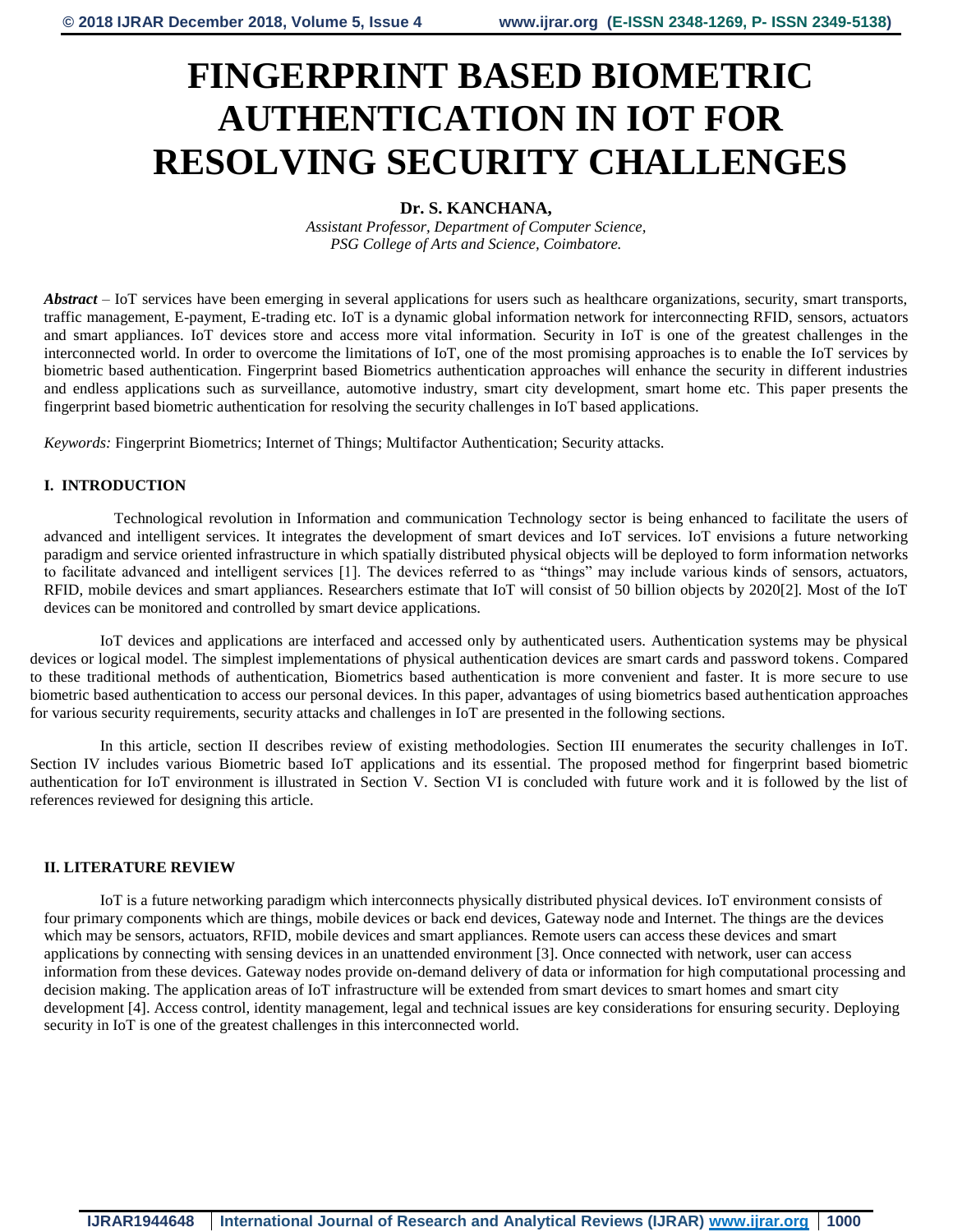#### **III. SECURITY CHALLENGES IN IoT**

IoT environment is enabled by open wireless technologies such as Bluetooth, Radio Frequency Identification (RFID), embedded sensors, actuators, as well as Wi-Fi for controlling the connected devices. IoT environment is collaboration of various technologies and distributed and distributed devices [5]. As the numbers of connected devices increases, new challenges can also be increased. Security requirements will differed by the utilization of applications and strategies. If any of smart devices are lost or stolen, it is easy for the hacker to retrieve all the sensitive information from the devices. There are several potential attacks which may be masquerading, spoofing, Middleman attack, DoS attack, and password changes. It is necessary to consider all these attacks and situations in the IoT environment. Moreover, existing strategies are not enough to overcome the challenges. Security challenges in the environment of small embedded devices must be easy to implement and cost effective. Mechanisms for enhancing the security in IoT environment must provided by well constrained authentication.

#### **IV. BIOMETRIC BASED AUTHENTICATION AND IOT DOMAIN**

Biometrics based authentication has been receiving extensive attention in the IoT network society because of its reliability and growing need of security. It offers higher security and less probability of spoofing and is proved to be an efficient and accurate answer to the problem [6].

Several surveys and studies have been conducted by several researchers focused on enforcing the security by biometrics in IoT environment [7]. As unauthorized users are not able to display the same unique physical properties to have a positive authentication, reliability will be ensured. This is much better than the traditional methods of using passwords, tokens or personal identification number (PINs) at the same time provides a cost effective convenience way of having nothing to carry or remember [8].

Most of the schemes concentrate on the key establishment between the user and gateway node. Biometric authentication has not been considered for IoT applications for two main reasons; 1) IoT architectures aim at automatization with no human interventions 2) A number of IoT devices have limited computing capabilities, whereas hard and soft biometric identification methods include more complex calculations for decision making, identity prediction classifiers, meta-biometric prediction classifiers[9].

Marco et al. [10] presents a healthcare system, termed as ZUPS, for locating specific disabled people and provide various services like health monitoring, medical alarms, smart navigations, and leisure. The system is equipped with multiple features including multicell coverage, robustness, easy extension, different precision levels, limited infrastructure requirements, and cost effectiveness.

Bhatia and Sood [11] proposed an IoT based framework for remote patient monitoring in Intensive Care Units (ICU). The collected data was accumulated in cloud storage. Authors proposed different data abstraction levels from the cloud database, which were further utilized for generation of alert signals to the concerned doctors. Authors were able to register better performance during experimental implementation.

Hossain and Muhammad [12] proposed an IoT based healthcare infrastructure for acquiring different vital signs like ECG, and Heart Rate. The overall objective of proposed model was to assess real time health data of the person to detect emergency condition and promote remote doctor intervention.

Cloud centric IoT architecture is integrated with biometrics to authenticate the access to the IoT objects. Biometric data is collected through IoT devices and transmitted to the cloud for identification and authentication purposes for liveness detection and antispoofing procedures [13]. It is worthwhile noting that the IoBT architecture should allow multi-modal biometric identification to improve robustness against spoofing attacks [14].

Burak Kantarci et.al [15] proposed the Internet of Biometric Things (IoBT) as a cloud-centric biometric identification architecture consisting of connected devices that require biometric authentication. The output of the back-end compute cluster undergoes the decision making process which either produces an anomaly signal or authenticates the user carrying the IoBT object. A shared fridge in an office is a good example for an IoBT object. An employee stores medication in the fridge, when the medication expires or needs a refill, the person will be notified. That happens best when either that person reaches for the medication in the fridge or in the pharmacy store.

Soft biometrics is the set of characteristics that provide some information for recognising individuals and not for distinguishing between individuals [16]. Dantcheva et al. [17] defined that these attributes are typically gleaned from primary biometric data, which are Demographic attributes include age, gender, ethnicity, eye color, hair color and skin color; Anthropometric and geometric attributes include body geometry and face geometry; Medical attributes are health condition, BMI, body weight and wrinkles; Material and behavioural attributes are hats, scarfs, bags, clothes, lenses, and glasses.

Driving restrictions could be initiated on the basis of detected alcohol intoxication and/or insufficient age of the driver. The IoT system within the vehicle analyzes the voice and could respond to driver's voice commands in order to detect possible risk situations. There assessment could be performed by numerous IoT devices on airports, based on soft-biometric traits. Retail industry could offer customized shopping experiences and tailored product suggestions, but also perform long-term analysis of customer demographics and instore behaviors. Soft biometrics' approach could also help in identifying potential shoplifters [18]. Soft biometrics based publications using within the IoT context, the researchers discarded some of the IoT domains which are not user centric and would be unfeasible approaches.

#### **V. PROPOSED METHOD FOR FINGERPRINT BASED BIOMETRIC AUTHENTICATION**

A well-performed biometric modality should contain the traits such as uniqueness, accuracy, richness, ease of acquisition, reliability and user acceptance. Among various biometric based authentication methodologies, Fingerprint based authentication is regarded as an effectual method for identifying persons with high confidence. The proposed model of framework for IoT environment by biometric based authentication by fingerprints using Star IoT Network is designed.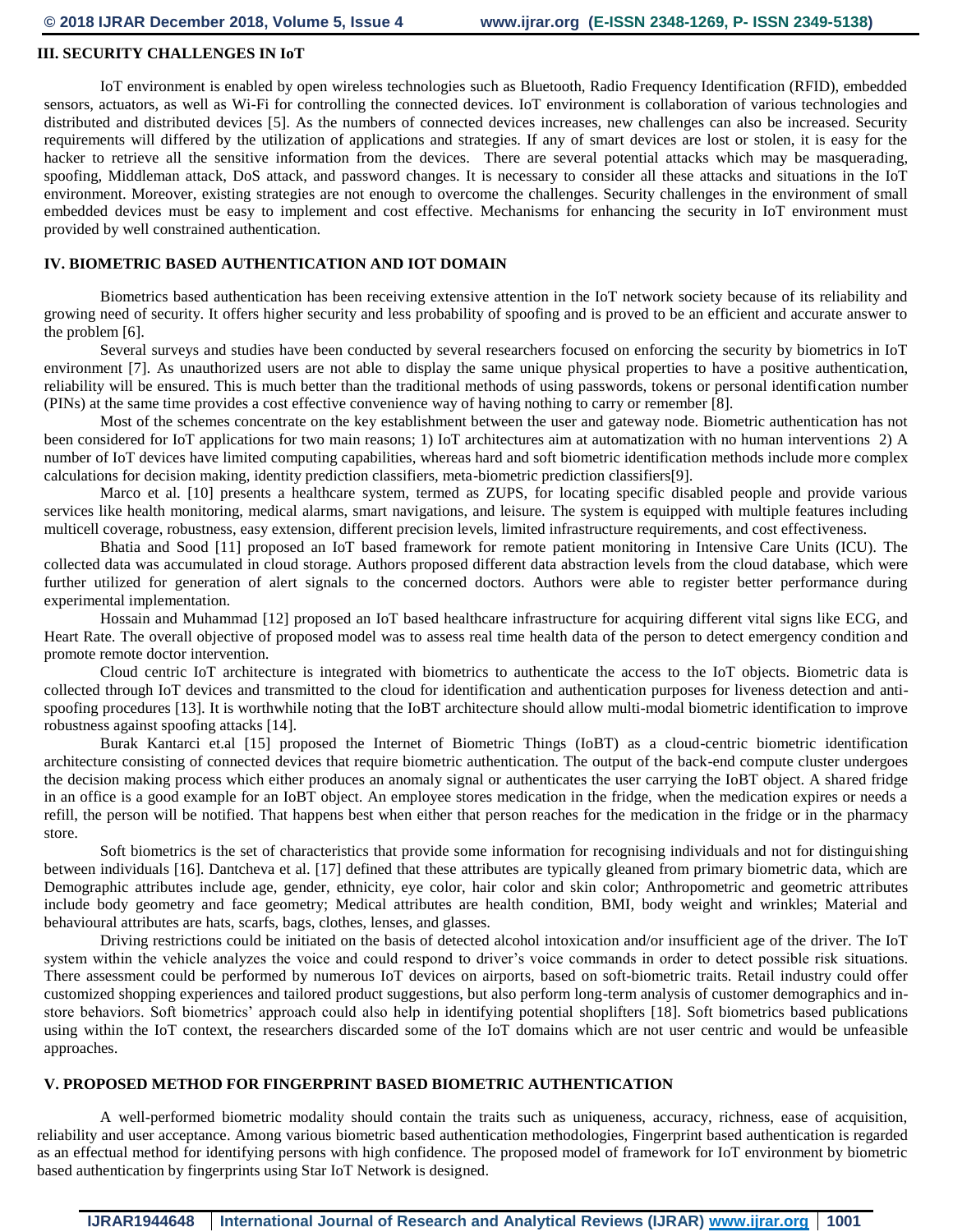

*Figure.1***. Framework for IoT Environment with Biometric based Authentication**

Fig.1 illustrates the model involves an IoT gateway node through which the users are connected to perform several activities. The advantage of star IoT network is that all the complexity in the design of the network is managed by a central node or IoT Gateway Node  $'GN'$ . As shown in the figure, the proposed method comprises a set of entities representing the set of users connected with the aid of a relationship set ' $SIG$ '. The relationship set is mathematically formulated as given below.

 $SIG \rightarrow (U, R, C)$  (1)

From (1), the star IoT graph 'SIG' in the proposed method comprises the set of users 'U', with the relationship set denoted as ' $RS'$  and relational coefficient denoted as 'C' respectively. Each user 'U' is defined as below.

$$
U \in U_i
$$
  
\n
$$
U_i \rightarrow U_i \cup fp_1, fp_2, ..., fp_n
$$
 (2)

From (3), ' $U_i$ ' represent the set of users, where, ' $FP_i$ ' represent a fingerprint attribute of the user with finger print feature sets 'f $p_1$ ', 'f $p_2$ ' and so on extracted at different time settings ' $t_1$ ', ' $t_2$ ' respectively. The relationship set in the method is represented as ' $RS\{U, I\}'$  in the IoT setting, where 'U' represents the nodes or users and 'I' corresponds to the relationship or interactions that connect between the users and IoT devices. Here, the nodes or users are represented as points whereas the interactions between the users and IoT devices are presented as lines. Besides, the coefficient value 'C' symbolizes ' $\{U_i\}*U \to r$ , where  $r \in RS$ ' corresponds to a function that assigns a relationship type 'r' between a given user, ' $U_i$ ' and IoT services.

The network is an extended integration of smart applications, things and open wireless technologies for storing and forwarding more vital information. Two stages in the proposed framework are registration and authentication. During registration stage using multifactor fingerprint identities, the user registers their personal digital assistants and devices with the gateway. The gateway node provides on demand IoT services to the registered user after authentication.

IoThings management maintains a register of devices, sensors and actuators which can be used to temporarily disable or isolate the affected devices until they can be patched. This feature is particularly important for key devices such as gateway devices in order to limit their potential to cause harm or disruption, for example, by flooding the system with fake data if they have been compromised.

At any time, the user access the IoT devices through network, the system authorizes and validates the user through fingerprint module (i.e. fingerprint images) that are stored as templates. In other words, if the user fails to authorize himself through fingerprint recognition as stored in templates, he cannot access the IoT devices. This fingerprint module has the capability to be integrated with different types of sensors like automated door lock, different electronic devices, security devices and so on. In system implementation, a biometric fingerprint security model is developed for smart home monitoring. Actions can be applied automatically using a rules engine with rules based on vulnerability management policies.

### **VI. CONCLUSION AND FUTURE WORK**

IoT technology enhances the existing life style by integrating all the devices to a digital level in the extensive directions. The application areas of IoT infrastructure will be extended from smart devices to smart homes, smart industries, higher education institutions healthcare organizations, Scientific and research industries and smart city development. Digital users have their own smart devices with customized authentication procedures and different security standards for different purposes. In all these applications and technologies, generally an identification of several challenges, several security attacks in IoT environment were analyzed in this article. The proposed model of framework for IoT environment by biometric based authentication by fingerprints using Star IoT Network is designed. The advantage of star IoT network is that all the complexity in the design of the network is managed by a central IoT Gateway Node. The proposed framework will be developed further and its security analysis and performance measures to be analyzed on IoT context in future.